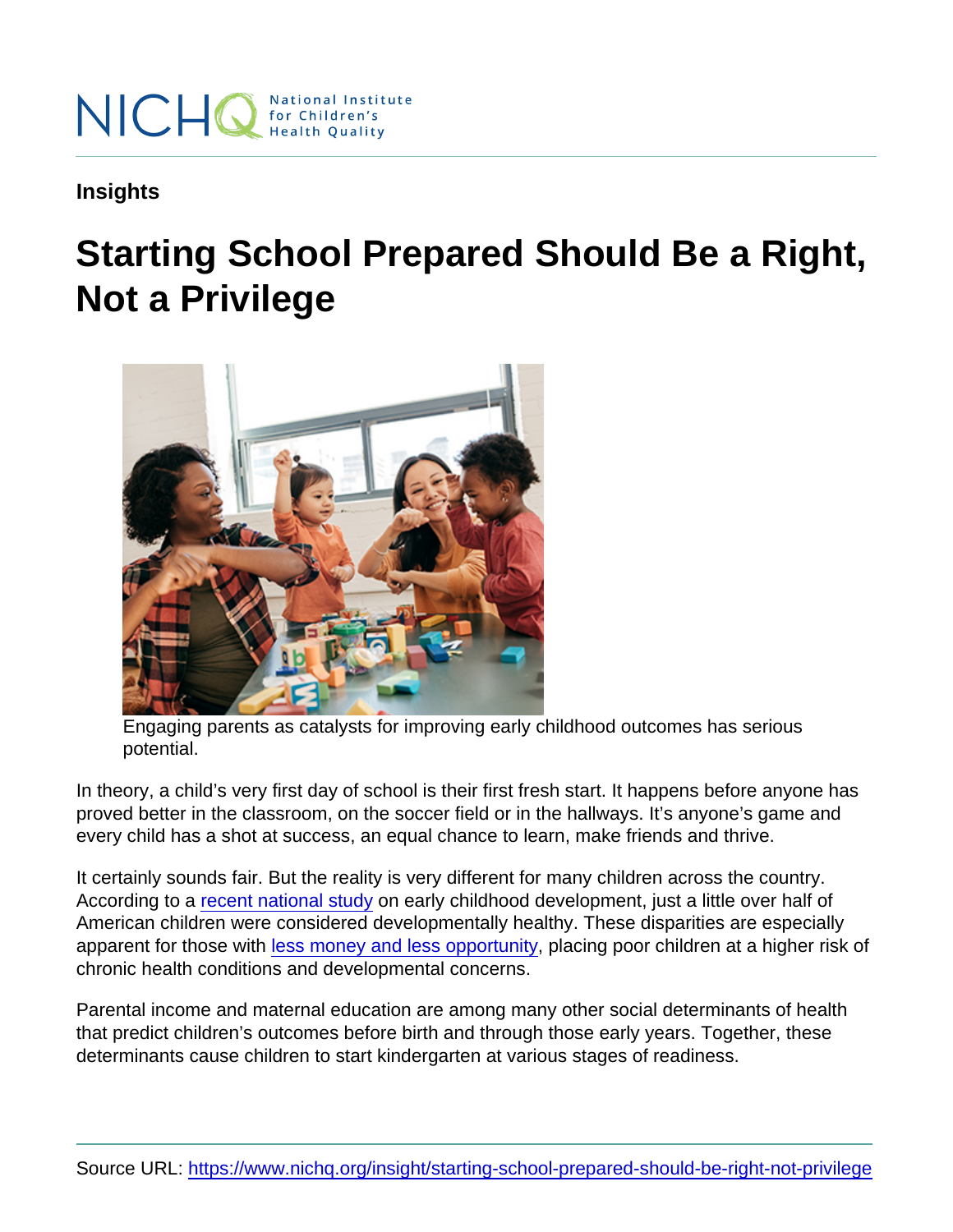Simply put, not all children have the chance to start school on equal footing. NICHQ's Early Childhood Comprehensive Systems Collaborative Improvement and Innovation Network [\(ECCS](https://www.nichq.org/project/early-childhood-comprehensive-systems-collaborative-improvement-and-innovation-network-eccs) [CoIIN\)](https://www.nichq.org/project/early-childhood-comprehensive-systems-collaborative-improvement-and-innovation-network-eccs), an initiative that seeks to increase developmental skills among 3-year-old children and reduce developmental disparities, is aiming to change that.

Over a five-year period, ECCS CoIIN participating states and communities are working to improve early childhood systems that promote healthy child development and help identify developmental challenges as early as possible. They're aiming high with a goal of increasing the developmental skills of 3-year-old children in participating communities by 25 percent.

Parents are perhaps the most important ally in this work, says NICHQ ECCS CoIIN Project Director, Zhandra Levesque, MPH. "They are children's primary support system: the source of the stimulation and encouragement children need to grow. If we can reach and engage more parents as well as bolster community support, we can help more children. Because of this, we're prioritizing family engagement and partnership to ensure we lead with the needs of families and the communities in which they live, play and work."

Engaging parents as catalysts for improving early childhood outcomes has serious potential. But for parents to spark the change, they need comprehensive systems and social supports that keeps them informed and empowered. This is where ECCS CoIIN comes in. Over the past two years, they've identified a variety of ways to meaningfully partner with parents, and give them the tools to be champions for their children. Below, we've pulled out some bright spots from this work. Together, they offer a path for other communities and states as they consider how to transform their own [early childhood systems](https://www.nichq.org/early-childhood) and address developmental disparities.

## Tips from the Field

From Alaska: Consider hosting or attending community-centric events that bring together families from isolated areas and help them engage in shared learning . Activities like a community baby shower or a kids' dance party are opportunities to reach families in a comfortable setting while providing resources about developmental health.

Similarly, [Parent Cafés](http://www.bestrongfamilies.net/build-protective-factors/parent-cafes/) provide a safe space where parents can engage in meaningful conversations about strengthening families.

"The Be Strong Parents, Alaska Parent Cafés are a major accomplishment for us," says Ashley Christopherson, the Alaskan State ECCS coordinator. "We've seen strong family involvement and participation, with some past attendees even planning to engage as parent facilitators in the next meeting. We're also looking for ways to reach more high-needs families, specifically those that are new to the area and involved in protective services."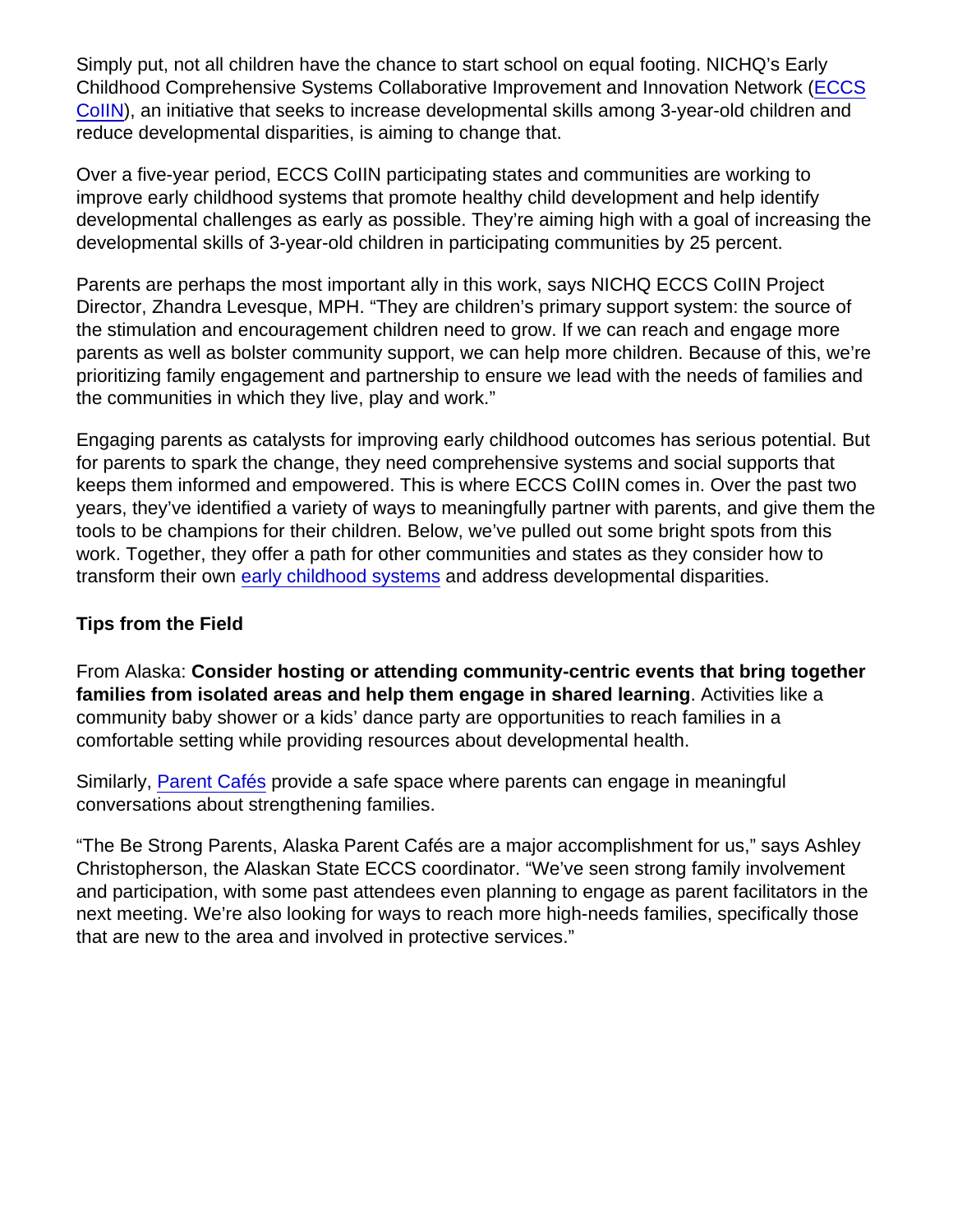Early literacy corners contain developmental toys and books for children and resources for parents.

In comparison, Oklahoma capitalized on natural community gathering places to support parents in low-income neighborhoods in the Choctaw Nation, transforming a popular barber shop and local community center into sites for early childhood learning and parent education. Books for children and resources for parents are stocked in what they've titled "early literacy corners." A father can now read to his child while getting a routine hair cut; a mother who brings her children to the community center can take home interactive parent-child activities that she can't afford on her own. These "early literacy corners" (pictured right) help ensure that all parents have access to developmental activities for their children and understand what supportive services are offered in their county.

Community-centric interventions can also help teach parents about the importance of developmental screenings , which, as Levesque explains, can change a child's future.

"If a little boy is falling behind on any of his developmental milestones, a screening will spark proactive interventions so that his family receives the services and resources they need, and that little boy starts school ready to learn. Without this screening, his first day of school looks very different."

To help parents learn about screenings, Utah hosted a "Books, Blocks and Balls" event to encourage interactive parent-engagement. Along with introducing families to developmental reading and play, the event included information about the Ages and Stages Questionnaire ( [ASQ](http://www.brookespublishing.com/resource-center/screening-and-assessment/asq/)), a trusted screener that parents can fill out in just five minutes.

Indiana partnered with their local Women, Infants and Children [\(WIC\)](https://www.fns.usda.gov/wic/women-infants-and-children-wic) office to streamline the questionnaire into routine appointments that target low-income families, a strategy that emphasizes convenience and access for at-risk families.

"Improving systems that support families is often about building bridges," says Levesque. "When programs aren't working together, families can get overwhelmed trying to access the services